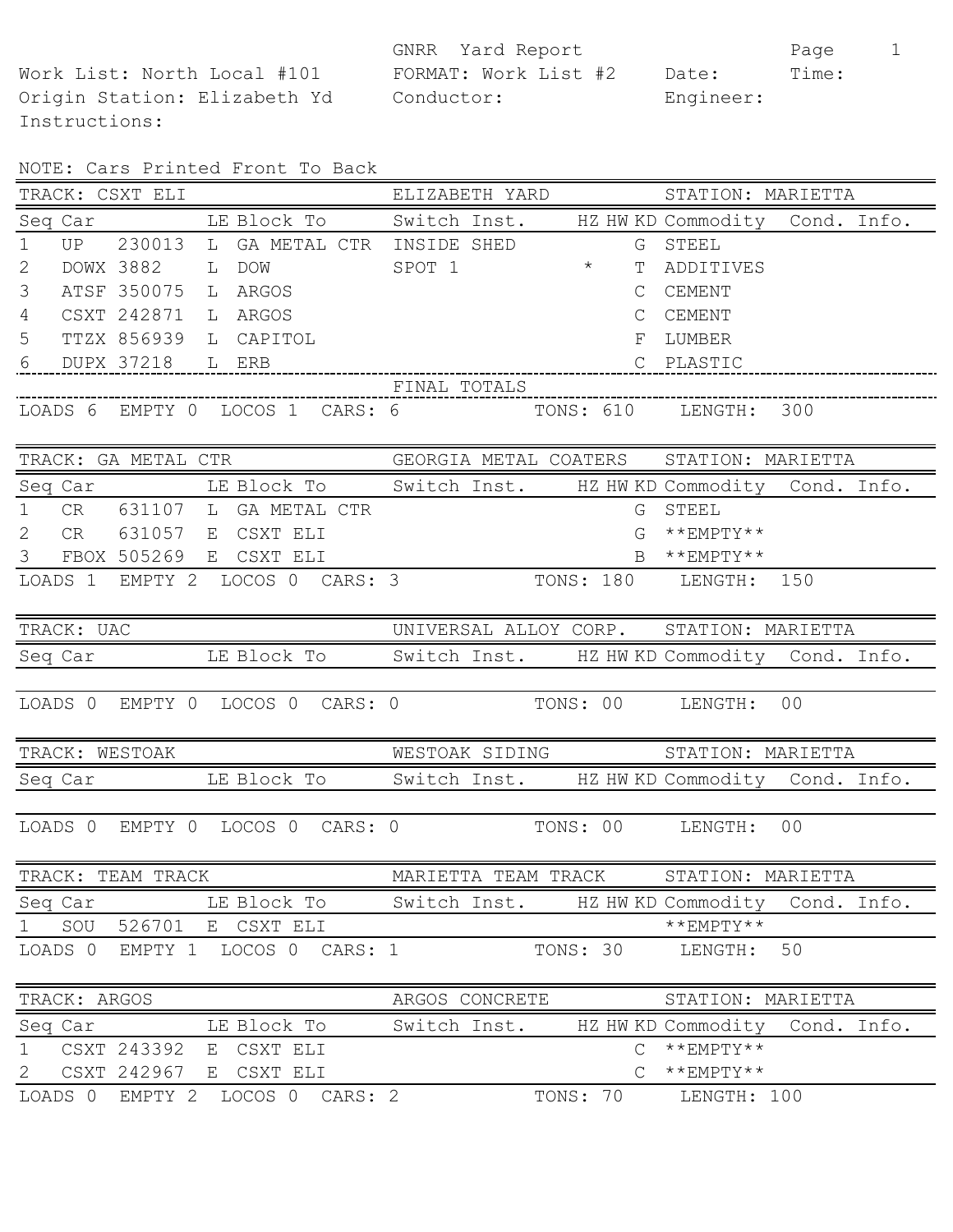GNRR Yard Report Page 2 Work List: North Local #101 FORMAT: Work List #2 Date: Time:

NOTE: Cars Printed Front to Back

|              | nvill vald littleva livne ov bavn |              |                                |  |
|--------------|-----------------------------------|--------------|--------------------------------|--|
| TRACK: ERB   |                                   | ERB PLASTICS | STATION: MARIETTA              |  |
| Seq Car      | LE Block To                       | Switch Inst. | HZ HW KD Commodity Cond. Info. |  |
| 1 OCPX 71165 | L ERB                             |              | C PLASTIC                      |  |
|              | LOADS 1 EMPTY 0 LOCOS 0 CARS: 1   |              | TONS: 200<br>T.ENGTH: 60       |  |

|         | TRACK: CAPITOL                  |  | CAPITOL MATERIALS |              |  | STATION: MARIETTA |                                |  |  |
|---------|---------------------------------|--|-------------------|--------------|--|-------------------|--------------------------------|--|--|
| Seq Car |                                 |  | LE Block To       | Switch Inst. |  |                   | HZ HW KD Commodity Cond. Info. |  |  |
|         | 1 TTPX 806024 E CSXT ELI        |  |                   |              |  |                   | $F$ **FMPTY**                  |  |  |
|         | 2 UP 217029 L CAPITOL           |  |                   |              |  |                   | F LUMBER                       |  |  |
|         | LOADS 1 EMPTY 1 LOCOS 0 CARS: 2 |  |                   |              |  | TONS: 230         | T.ENGTH: 140                   |  |  |

| TRACK: DOW |         |                                 |  |             |  | DOW CHEMICAL<br>STATION: MARIETTA |              |           |  |  |                                |  |
|------------|---------|---------------------------------|--|-------------|--|-----------------------------------|--------------|-----------|--|--|--------------------------------|--|
|            | Seq Car |                                 |  | LE Block To |  |                                   | Switch Inst. |           |  |  | HZ HW KD Commodity Cond. Info. |  |
|            |         | 1 UTLX 802654 E CSXT ELI        |  |             |  |                                   |              | $\star$   |  |  | $T$ **FMPTY**                  |  |
|            |         | DOWX 4743 L DOW                 |  |             |  |                                   |              | $\star$   |  |  | T ADDITIVES                    |  |
|            |         | DOWX 72026 L DOW                |  |             |  |                                   |              | $^\star$  |  |  | T ADDITIVES                    |  |
|            |         | LOADS 2 EMPTY 1 LOCOS 0 CARS: 3 |  |             |  |                                   |              | TONS: 230 |  |  | T.ENGTH: 150                   |  |

\*\* END OF REPORT \*\*

KEY:

L- LOAD

E- EMPTY

HZ- HAZARDOUS MATERIALS

HW- HIGH AND WIDE

KD- AAR CAR TYPE

B- BOXCAR

C- COVERED HOPPER

F- FLAT CAR

G- GONDOLA

K- OPEN TOP HOPPER

R- REFRIGERATED

T- TANK CAR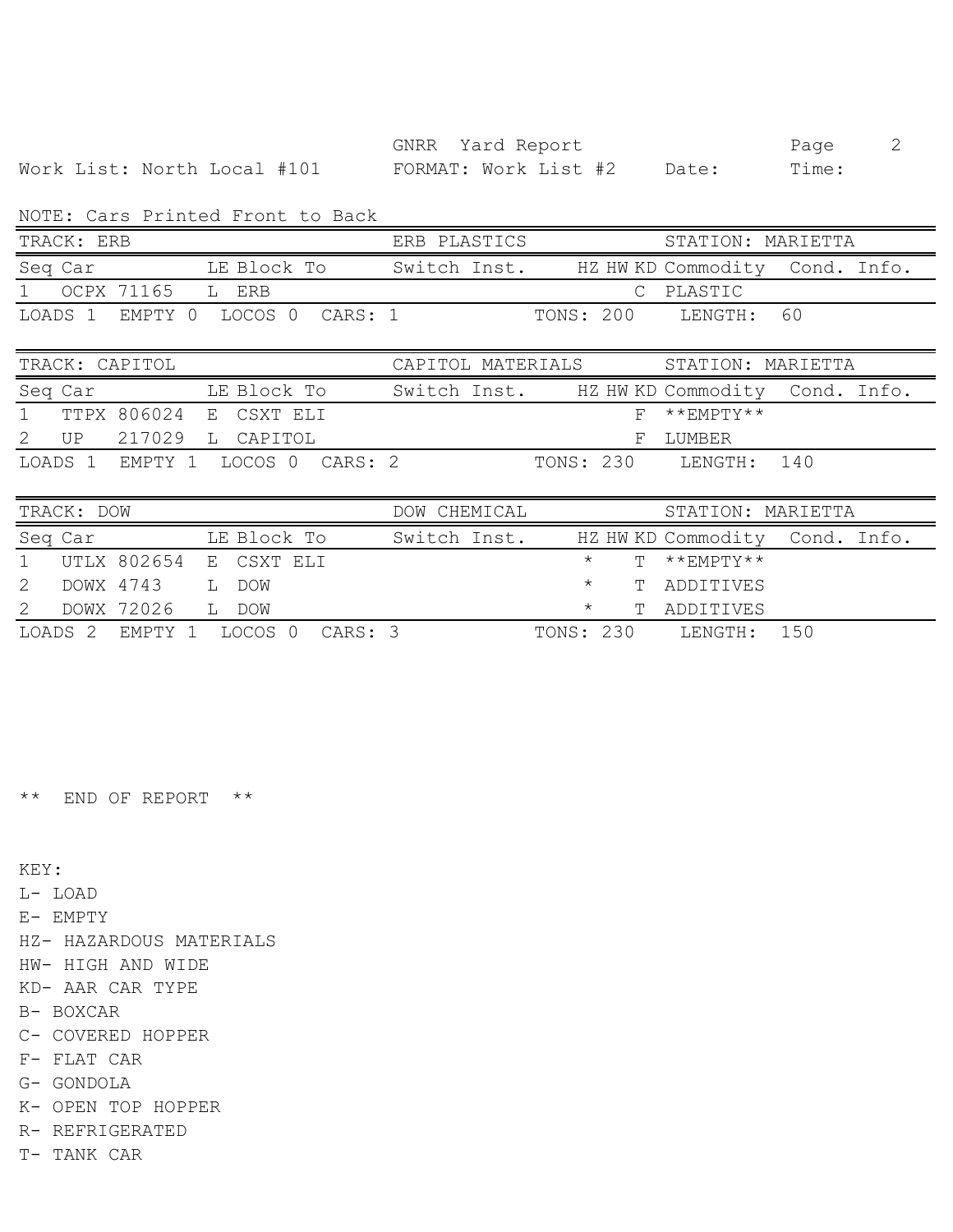Instructions:

GNRR Yard Report Page 1 Work List: Eli. Yd Turn #102 FORMAT: Work List #2 Date: Time: Origin Station: Tate Yard Conductor: Engineer:

NOTE: Cars Printed Front To Back

|                | TRACK: TATE YD TRK 1 |                           |  |  |                                 | TATE YARD TRACK 1 |           |    | STATION: TATE                                           |     |  |
|----------------|----------------------|---------------------------|--|--|---------------------------------|-------------------|-----------|----|---------------------------------------------------------|-----|--|
|                | Seq Car              |                           |  |  |                                 |                   |           |    | LE Block To Switch Inst. HZ HW KD Commodity Cond. Info. |     |  |
| $\overline{1}$ |                      | DRGW 320339 E GA MAR TATE |  |  |                                 |                   |           | G. | $**$ FMPTY $**$                                         |     |  |
| 2              |                      | CSXT 290825 L CSXT ELI    |  |  |                                 |                   |           | K  | MARBLE                                                  |     |  |
| 3              |                      | CSXT 290830 L CSXT ELI    |  |  |                                 |                   |           |    | K MARBLE                                                |     |  |
| 4              |                      | CSXT 290839 L CSXT ELI    |  |  |                                 |                   |           |    | K MARBLE                                                |     |  |
| .5             |                      | CSXT 291234 L CSXT ELI    |  |  |                                 |                   |           |    | K MARBLE                                                |     |  |
| 6              |                      | CSXT 290817 L CSXT ELI    |  |  |                                 |                   |           | K  | MARBLE                                                  |     |  |
| 7              |                      | GNRR 2705 L CSXT ELI      |  |  |                                 |                   |           | Κ  | MARBLE                                                  |     |  |
|                |                      |                           |  |  | LOADS 6 EMPTY 1 LOCOS 0 CARS: 7 |                   | TONS: 630 |    | LENGTH:                                                 | 350 |  |

| TRACK: TATE YD TRK 2        |                                 | TATE YARD TRACK 2                           | STATION: TATE         |     |
|-----------------------------|---------------------------------|---------------------------------------------|-----------------------|-----|
| Seq Car                     | LE Block To                     | Switch Inst. HZ HW KD Commodity Cond. Info. |                       |     |
| 1 CSXT 291990 E GA MAR TATE |                                 |                                             | $K$ **FMPTY**         |     |
| CRDX 11501 L CSXT ELI       |                                 |                                             | C CALCIUM             |     |
|                             | LOADS 1 EMPTY 1 LOCOS 0 CARS: 2 |                                             | TONS: 230 LENGTH: 100 |     |
|                             |                                 |                                             |                       |     |
|                             |                                 | FINAL TOTALS                                |                       |     |
| LOADS 7                     | EMPTY 2 LOCOS 0<br>CARS: 9      | TONS: 860                                   | LENGTH:               | 450 |

|                |         | TRACK: CSXT ELI |    |                         | ELIZABETH YARD | STATION: MARIETTA              |
|----------------|---------|-----------------|----|-------------------------|----------------|--------------------------------|
|                | Seq Car |                 |    | LE Block To             | Switch Inst.   | HZ HW KD Commodity Cond. Info. |
| $\overline{1}$ |         | DRGW 320396     |    | E GA MAR TATE           | TATE YD TRK 1  | $G$ ** EMPTY**                 |
| 2              |         | CSXT 290828     | E. | GA MAR TATE             | TATE YD TRK 1  | $***$ EMPTY**<br>K             |
| $\mathcal{E}$  |         |                 |    | GNRR 2700 E GA MAR TATE | TATE YD TRK 1  | $K$ ** $EMPTY**$               |
| 4              |         | GNRR 2707 E     |    | GA MAR TATE             | TATE YD TRK 1  | $K$ ** $EMPTY**$               |
| .5             |         | CSXT 290811 E   |    | GA MAR TATE             | TATE YD TRK 1  | $K$ ** EMPTY**                 |
| 6              |         | ACFX 51387      | E  | IMERYS TATE             | TATE YD TRK 2  | **EMPTY**<br>K                 |
|                | ACFX    | 45055           | E  | IMERYS TATE             | TATE YD TRK 2  | $K$ ** $EM$ PTY**              |
|                |         |                 |    |                         | FINAL TOTALS   |                                |
|                |         |                 |    |                         |                |                                |

LOADS 0 EMPTY 7 LOCOS 0 CARS: 7 TONS: 250 LENGTH: 300

\*\* END OF REPORT \*\*

- KEY:
- L- LOAD C- COVERED HOPPER
- E- EMPTY F- FLAT CAR
- KD- AAR CAR TYPE G- GONDOLA
- HZ- HAZARDOUS MATERIALS K- OPEN TOP HOPPER
- HW- HIGH AND WIDE THE REFRIGERATED
- 
- B- BOXCAR T- TANK CAR